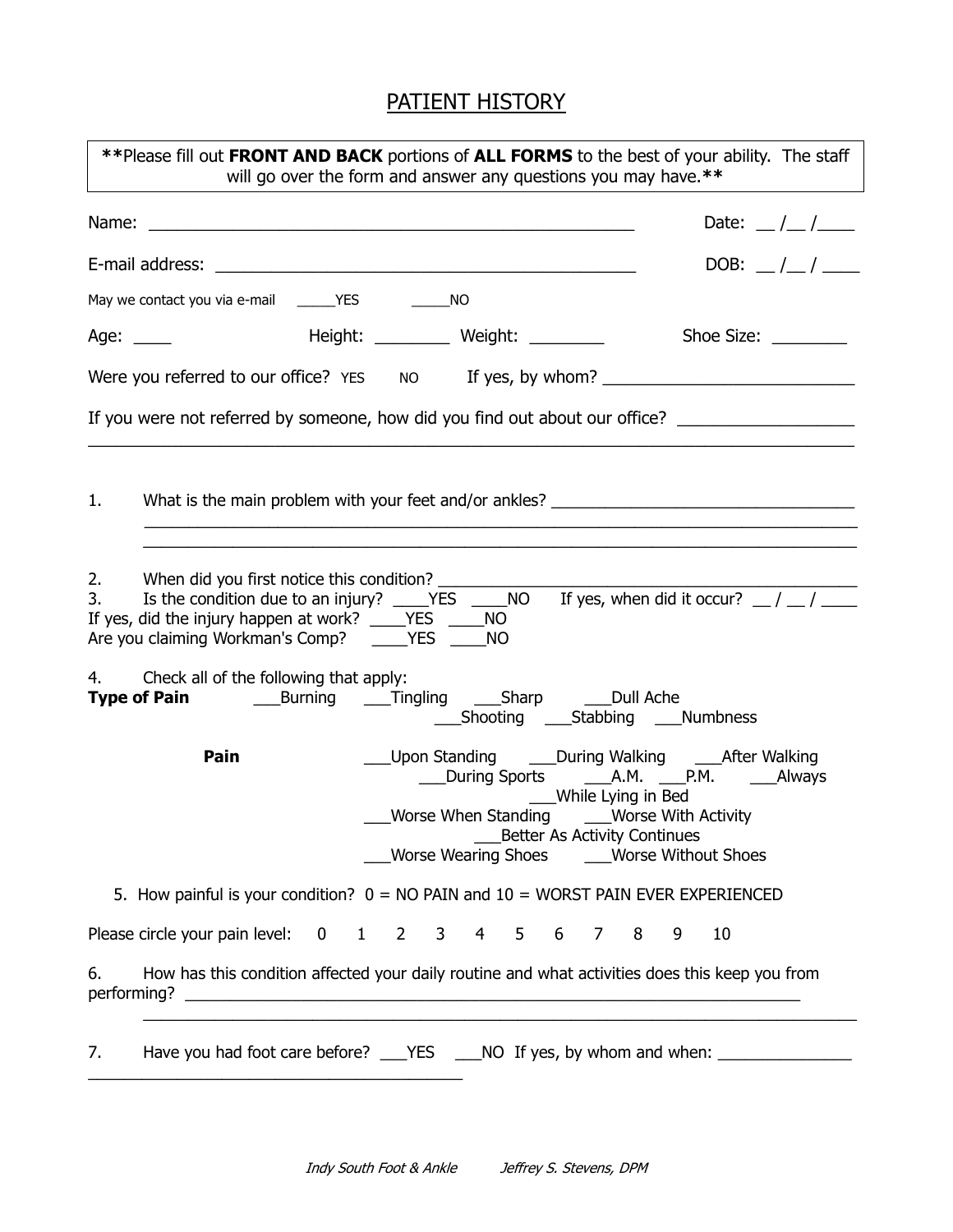## **MEDICATIONS**

PHARMACY: \_\_\_\_\_\_\_\_\_\_\_\_\_\_\_\_\_\_\_\_\_\_\_\_\_\_\_\_\_\_\_\_Location: \_\_\_\_\_\_\_\_\_\_\_\_\_\_\_\_\_\_\_\_\_\_\_\_\_\_\_\_\_\_ Phone: \_\_\_\_\_\_\_\_\_\_\_\_\_\_\_\_\_\_\_

Note: If you have a list of medications that we are able to make a copy of, you do not need to fill out this part of the form.

| <b>**MEDICATION</b> | <b>DOSAGE</b> | <b>HOW OFTEN TAKEN?</b> | <b>WHAT IS IT TAKEN FOR?**</b> |
|---------------------|---------------|-------------------------|--------------------------------|
|                     |               |                         |                                |
|                     |               |                         |                                |
|                     |               |                         |                                |
|                     |               |                         |                                |
|                     |               |                         |                                |
|                     |               |                         |                                |
|                     |               |                         |                                |

**\*\*Need this information, please.**

## **ALLERGIES**

| $\Box$ None       | $\Box$ OTHER     |               |                    |                      |              |
|-------------------|------------------|---------------|--------------------|----------------------|--------------|
| $\Box$ Penicillin | □ Sulfa          | $\Box$ Iodine | $\Box$ Aspirin     | $\Box$ Anesthetics   | $\Box$ Latex |
| $\Box$ Codeine    | $\sqcap$ Demerol | □ Darvocet    | $\sqcap$ Cortisone | $\Box$ Environmental | $\Box$ Food  |
| TYPE OF REACTION: |                  |               |                    |                      |              |

# **MEDICAL HISTORY Primary Care Physician (PCP): \_\_\_\_\_\_\_\_\_\_\_\_\_\_\_\_\_\_\_\_\_\_\_\_\_**

| <b>Date of Last Physical Exam:</b> |  |  |
|------------------------------------|--|--|

|  | Please check any of the following conditions that you currently have: |
|--|-----------------------------------------------------------------------|
|--|-----------------------------------------------------------------------|

|                                                                                                   |  |  |  | □ Diabetes □ Thyroid Disease □ Tumors □ Cancer- _____________                                                                                                                                                                   |                 | $\Box$ Epilepsy $\Box$ Gout |
|---------------------------------------------------------------------------------------------------|--|--|--|---------------------------------------------------------------------------------------------------------------------------------------------------------------------------------------------------------------------------------|-----------------|-----------------------------|
|                                                                                                   |  |  |  | □ Arthritis    □ Bursitis     □ Asthma     □ COPD      □ Lung Disease                                                                                                                                                           |                 | $\Box$ Skin Disorders       |
|                                                                                                   |  |  |  | □ Heart Problems     □ High Blood Pressure   □ High Cholesterol     □ Stroke                                                                                                                                                    | $\Box$ Glaucoma |                             |
|                                                                                                   |  |  |  | $\Box$ Anemia $\Box$ AIDS/HIV $\Box$ Sexually Transmitted Disease $\Box$ Stomach Ulcers                                                                                                                                         | □ Heart Burn    |                             |
|                                                                                                   |  |  |  | □ Acid Reflux   □ Colitis / Crohn's     □ Nerve Conditions     □ Mental Disorder     □ Rheumatic Fever                                                                                                                          |                 |                             |
|                                                                                                   |  |  |  | □ Kidney/Urinary Problems     □ Hepatitis ____      □ Sickle Cell        □ Tuberculosis   □ Osteoporosis                                                                                                                        |                 |                             |
|                                                                                                   |  |  |  | $\Box$ . The contract of the contract of the contract of the contract of the contract of the contract of the contract of the contract of the contract of the contract of the contract of the contract of the contract of the co |                 |                             |
| DIABETES: WHAT IS THE NAME, PHONE #, AND ADDRESS OF THE DOCTOR TREATING YOU FOR DIABETES?         |  |  |  |                                                                                                                                                                                                                                 |                 |                             |
| When was your last visit? $\frac{1}{2}$ / $\frac{1}{2}$ What is your average blood sugar reading? |  |  |  |                                                                                                                                                                                                                                 |                 |                             |
|                                                                                                   |  |  |  | Are you currently pregnant? ______ YES ____________ NO ______If yes, how many months?                                                                                                                                           |                 |                             |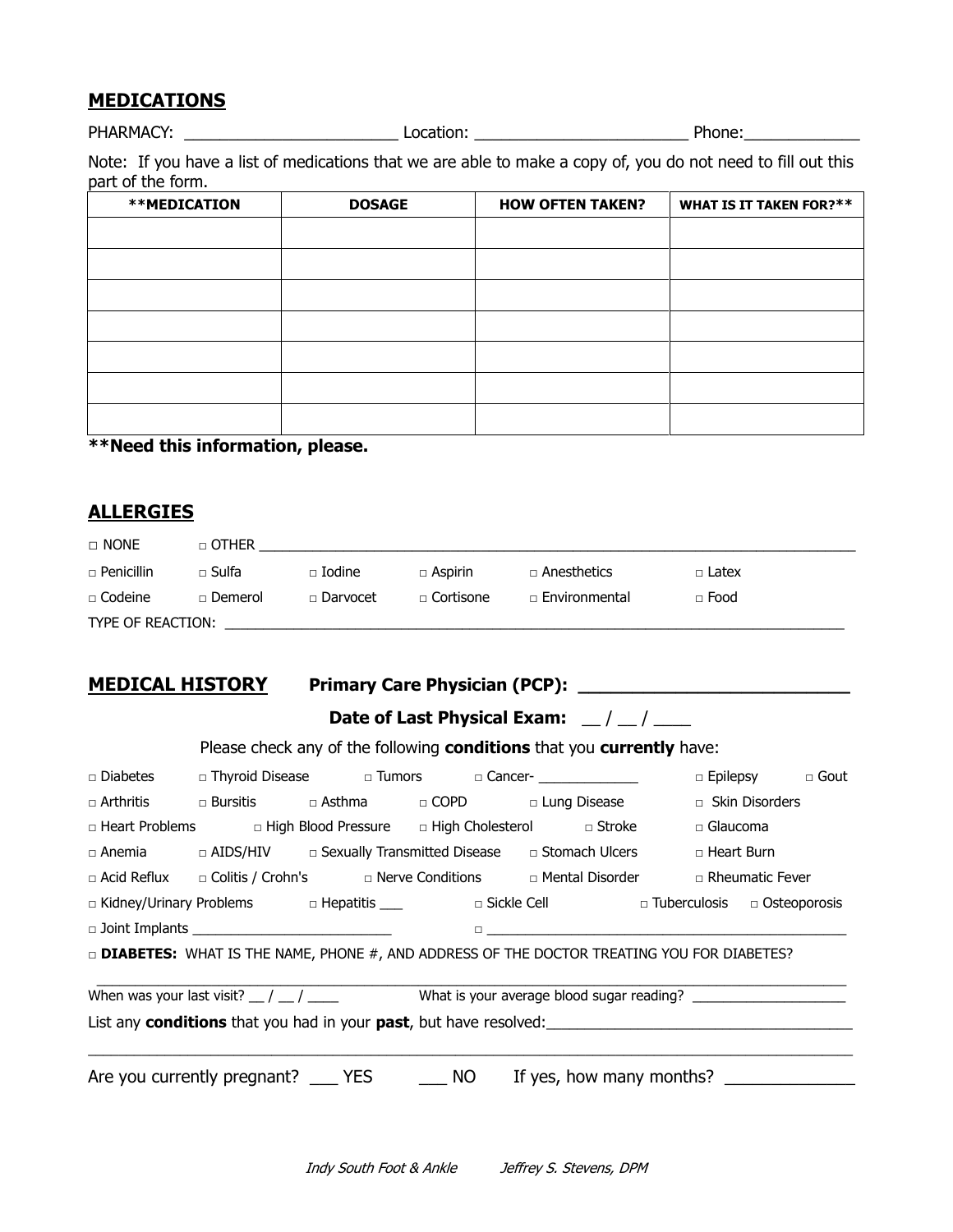# **SURGICAL HISTORY**

| <b>PROCEDURE</b> | <b>DATE</b> | <b>COMPLICATIONS</b> |
|------------------|-------------|----------------------|
|                  |             |                      |
|                  |             |                      |
|                  |             |                      |
|                  |             |                      |
|                  |             |                      |
|                  |             |                      |
|                  |             |                      |
|                  |             |                      |

|                | HAVE YOU EVER BEEN HOSPITALIZED OTHER THAN FOR SURGERY? | NC. |  |
|----------------|---------------------------------------------------------|-----|--|
| <b>EXPLAIN</b> |                                                         |     |  |
|                |                                                         |     |  |

HAVE YOU EVER HAD AN INJURY TO THE LOWER EXTREMITY? \_\_\_\_\_\_ YES \_\_\_\_\_\_ NO EXPLAIN: \_\_\_\_\_\_\_\_\_\_\_\_\_\_\_\_\_\_\_\_\_\_\_\_\_\_\_\_\_\_\_\_\_\_\_\_\_\_\_\_\_\_\_\_\_\_\_\_\_\_\_\_\_\_\_\_\_\_\_\_\_\_\_\_\_\_\_\_\_\_\_\_\_\_\_\_\_\_\_\_\_\_\_\_\_\_\_\_\_\_\_\_

**FAMILY HISTORY** \*PLEASE CHECK ALL THAT APPLY\*

|                      | <b>FATHER</b> | <b>MOTHER</b> | <b>BROTHER</b> | <b>SISTER</b> |
|----------------------|---------------|---------------|----------------|---------------|
| <b>DIABETES</b>      |               |               |                |               |
| <b>HEART DISEASE</b> |               |               |                |               |
| HIGH BLOOD PRESSURE  |               |               |                |               |
| <b>ARTHRITIS</b>     |               |               |                |               |
| <b>GOUT</b>          |               |               |                |               |
| THYROID DISEASE      |               |               |                |               |
| <b>CANCER (TYPE)</b> |               |               |                |               |
| <b>OTHER</b>         |               |               |                |               |

| <b>SOCIAL HISTORY</b>        |                                                                                                                        |
|------------------------------|------------------------------------------------------------------------------------------------------------------------|
| Activities: Activities       | Level of activity: ____ Occasional _____ Weekly _____ Competitive ______ Professional                                  |
|                              |                                                                                                                        |
|                              | DO YOU SMOKE TOBACCO? ____ YES ____ NO If yes: # of packs per day ___ # cigarettes per day? ___<br># of years smoking? |
|                              | DID YOU EVER SMOKE? _____ YES ______ NO If yes: How long ago did you quit smoking?                                     |
|                              | DO YOU DRINK ALCOHOL? ___ YES ___ NO If yes: How much? __< 1/week __1-2/week __1-2/day __ more                         |
| <b>RECREATIONAL DRUG USE</b> |                                                                                                                        |
|                              | $\Phi$ Any type of drug use is a personal choice and will in no way adversely affect your relationship with            |

 Any type of drug use is a personal choice and will in no way adversely affect your relationship with the doctor. However, many drugs can interact with other medications and treatments with potential life threatening effects. Therefore, it is extremely important that you answer honestly. Your response will be held in the most strict patient-doctor confidentiality.